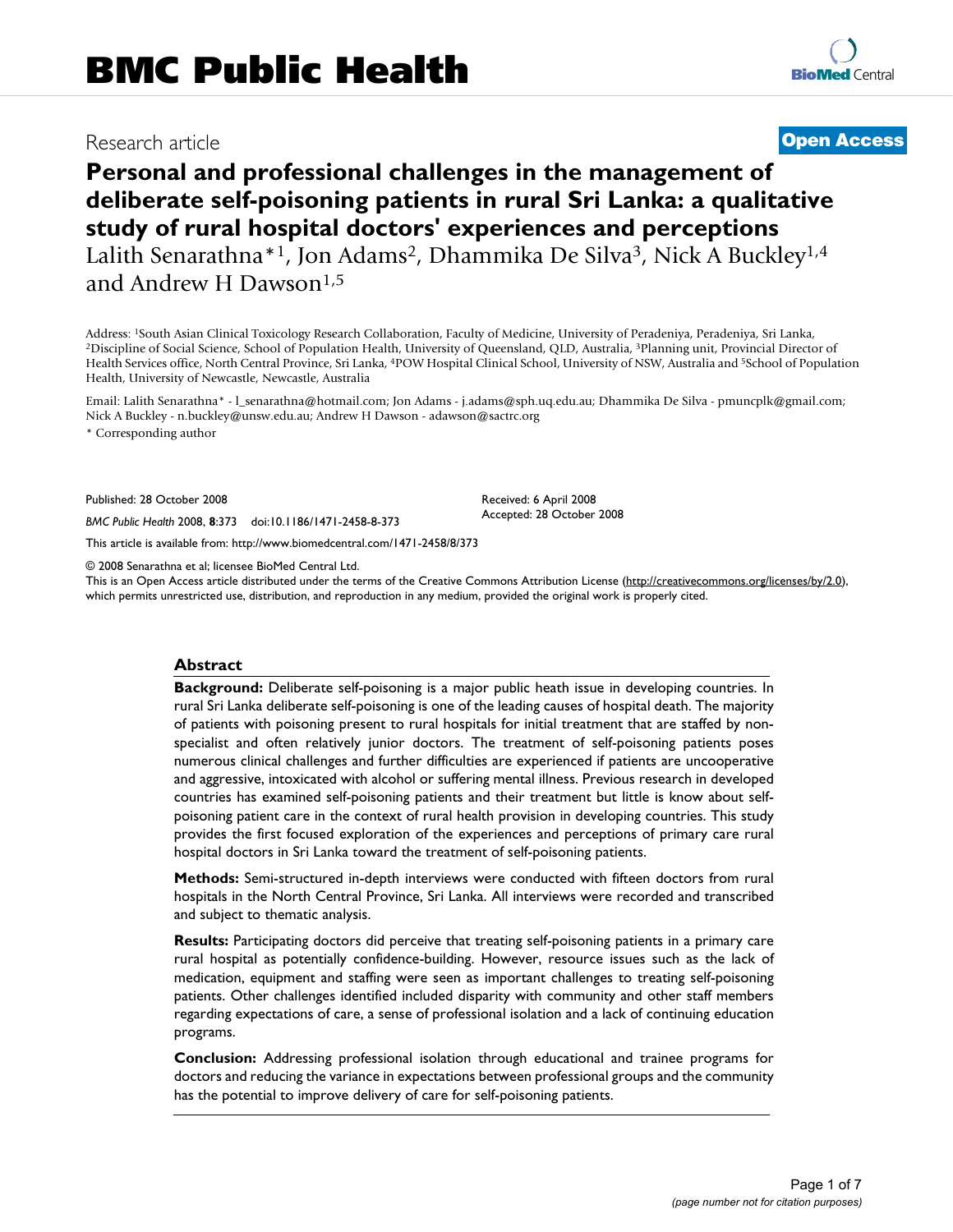### **Background**

The high mortality and morbidity rates from deliberate self-poisoning are major heath service delivery issues in developing countries[1]. In rural Sri Lankan districts, deliberate self poisoning is one of the leading causes of hospital deaths[2,3]. The social and health care burden of self-poisoning has been recognized as a priority public health issue in Sri Lanka by the Presidential Working Group for Suicide Prevention and researchers have rightly identified improved medical management of such cases as a frontline strategy to reduce the number of deaths from self-poisoning in the developing world[4].

The treatment of self-poisoning poses numerous clinical challenges; these often severely poisoned patients can be medically unstable and require resuscitation, specific treatment and close observation and monitoring. Further difficulties in delivering care occur in patients who may be uncooperative and aggressive, intoxicated with alcohol, or mentally ill[5].

The majority of patients with poisoning present to rural hospitals for their primary treatment. These hospitals are staffed by non-specialist and often relatively junior doctors. The provision of appropriate treatment resources, such as antidotes, and resuscitation facilities to these primary care rural hospitals, together with adequate trained staff may reduce hospital mortality[6,7]. Nevertheless, the delivery of care is also significantly influenced by staff experience and perceptions. Hence exploring the perception and attitude of rural hospital doctors is important to improve the poisoning patient care in rural hospitals to reduce mortality from poisoning.

While previous studies have explored clinicians' and nurses' attitudes towards self-harm patients in well resourced tertiary centres there is no published research examining practitioners' experiences and perceptions regarding the care and treatment of self-poisoning patients in rural, low resource settings [8,9]. In response, this paper reports results from a study exploring the experiences and perceptions of primary care rural Sri Lankan hospital doctors towards treating self-poisoning patients.

#### **Methods**

The project was approved by the Ethics Review Committee, Sri Lanka Medical Council (ER001/06) and the Human Research and Ethics Committee, University of Newcastle, Australia (H-217-0506).

Semi-structured face-to-face interviews were conducted with primary care hospital doctors currently working in rural hospitals with in-patient facilities in the North Central Province of Sri Lanka. Although the selection of participants was undertaken on a voluntary basis, attempts were made to recruit informants with a range of demographics and categories of hospital practice settings. There are 56 rural hospitals situated in North Central Province. However, recruitment focused only upon those doctors practicing within 45 of these hospitals which provided inpatient facilities at the time of study (figure 1).

Invitations to participate in the study were sent to 40 hospitals (5 hospitals were excluded due to a deteriorating security situation in the immediate locale). Finally, doctors from 13 hospitals participated for the study,

Participants were provided with study information on common notice boards in the hospitals and by direct contact from the hospital in-charge officer. Twenty-eight doctors agreed to participate. Written consent was obtained only from participating doctors before conducting each interview. Interviews were around 20 – 30 minutes in duration and employed a semi-structured theme guide. The theme guide was loosely based around the exploration of three distinct yet interrelated domains of enquiry: the doctor's experiences and perceptions regarding the current treatment of self-poisoning patients; the doctor's understanding of how the rural hospital setting and any staff relations therein may influence and shape the current treatment of self-poisoning patients; and the doctor's perceptions of the challenge and future opportunities associated with treating self-poisoning patients in rural hospitals.

Interviews were undertaken until a point at which thematic saturation was achieved (where no new rich information is being elicited) – 15 interviews in the case of this fieldwork[10].

According to the Sri Lankan Ministry of Health statistics there are 3200 doctors working in secondary and primary hospitals at a provincial level, of these approximately 1000 doctors currently practice in rural hospitals. While not statistically representative of the wider population, an attempt was made to include a cross-section of participants in line with the general demographics of the wider doctor population working in Sri Lankan rural hospitals. Thirteen male and two female doctors participated in the interviews and ten of them were in the 35 – 40 age group. The experience of participating doctors ranged from one year to eight years; 13 doctors had more than two years experience.

Interviewees were encouraged to answer in their own words and any additional themes or concerns beyond the guide were also accommodated with open-ended questions. All interviews were conducted in Sinhalese (mother language of all participants), recorded and transcribed. Each transcribed interview was translated into English and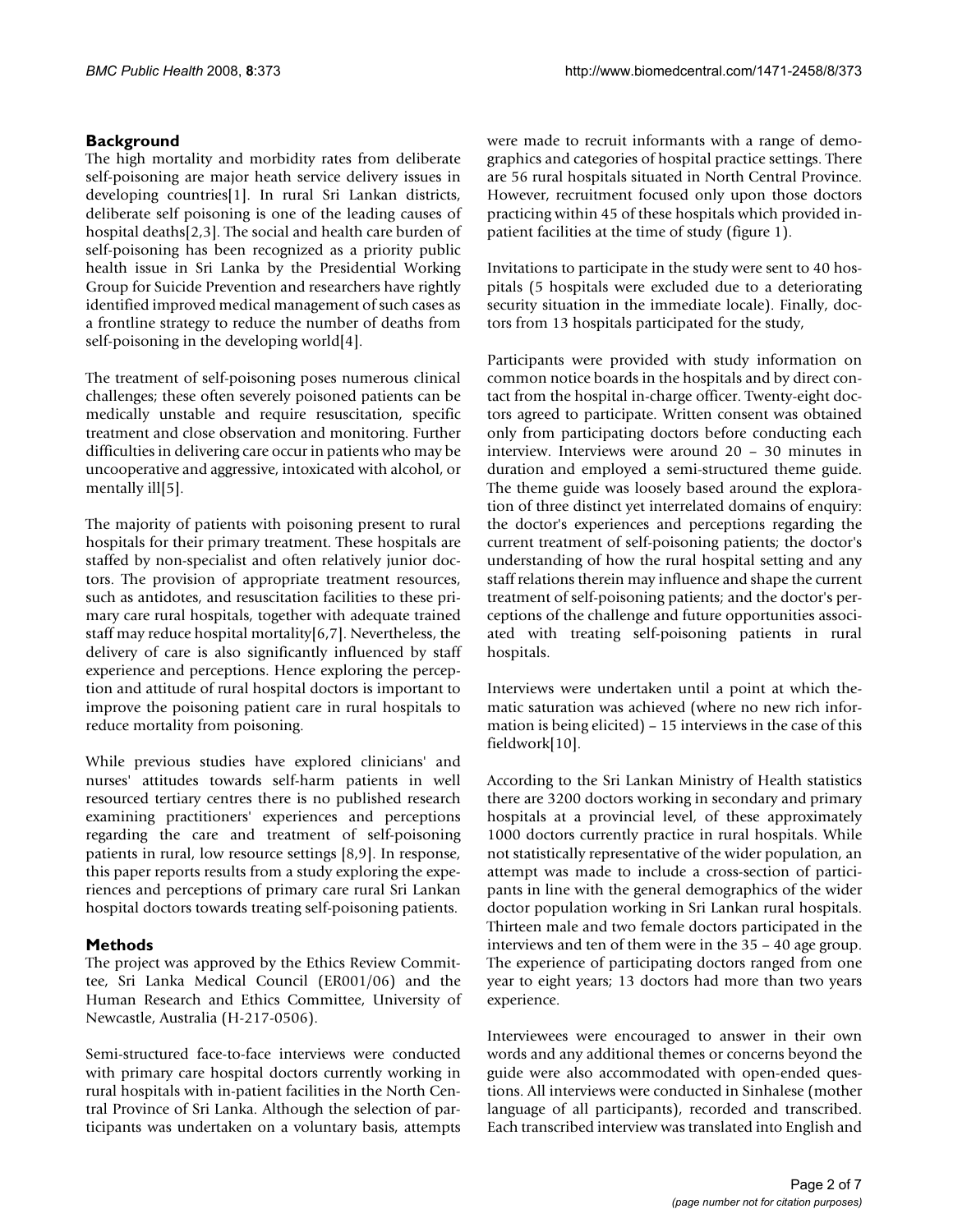

#### Figure 1

**Categorization of Sri Lankan hospitals**. Categorization of hospitals and place of each hospital in Sri Lankan health system according to the level of resources available in the hospital and for the hospital from health ministry budget. Study hospitals without specialised doctors are highlighted with brackets.

the translations were independently validated individually by a physician and a translator. The transcribed interviews were then read, coded and analysed to extract themes. Thematic analysis was conducted concurrent to fieldwork and both data collection and analysis followed an inductive approach whereby investigation was refined and revised to fit the evolving data and findings. Two members of the research team provided independent coding and analysis to cross-check codes and themes and to develop an overall interpretation of the data. Analytical rigor was also enhanced by searching for negative cases in code and theme development[11].

#### **Results**

Qualitative analysis of the interview data provided an exploration of the doctor's experiences and perceptions about treating self-poisoning patients. Four main themes were revealed from the analysis and are presented here with relevant quotes from the interviews.

#### *1. Conceptualising self-poisoning as a health problem: common primary treatment or transfer for specialist care*

The initial assessment of self-poisoning by rural hospital doctors determines their subsequent treatment plan and further investigations. The vast majority of respondents suggested that self poisoning patients should be approached and managed in a similar fashion to all other presenting patients:

"We do not consider poisoning as being a different sort of condition. It is just another emergency condition and we attend it in our usual capacity" [Dr08]

Other respondents provided similar claims;

"We need to identify patients who have really ingested dangerous amounts. Some patients are admitted after also ingesting alcohol and they have just spat out the poison and have little toxicity. Patients who have really ingested a dangerous amount of poison can be identified using clinical features and our experience. There are only a few patients with known or established psychiatric diagnosis. Patients normally accept treatment because they do not want to die." [Dr 04]

Self-poisoning is obviously an issue that requires additional attention and investigation quite apart from the 'normal' clinical response and the rural hospital doctors were keen to explain their sensitivities related to this issue. However, they do not see such additional factors (often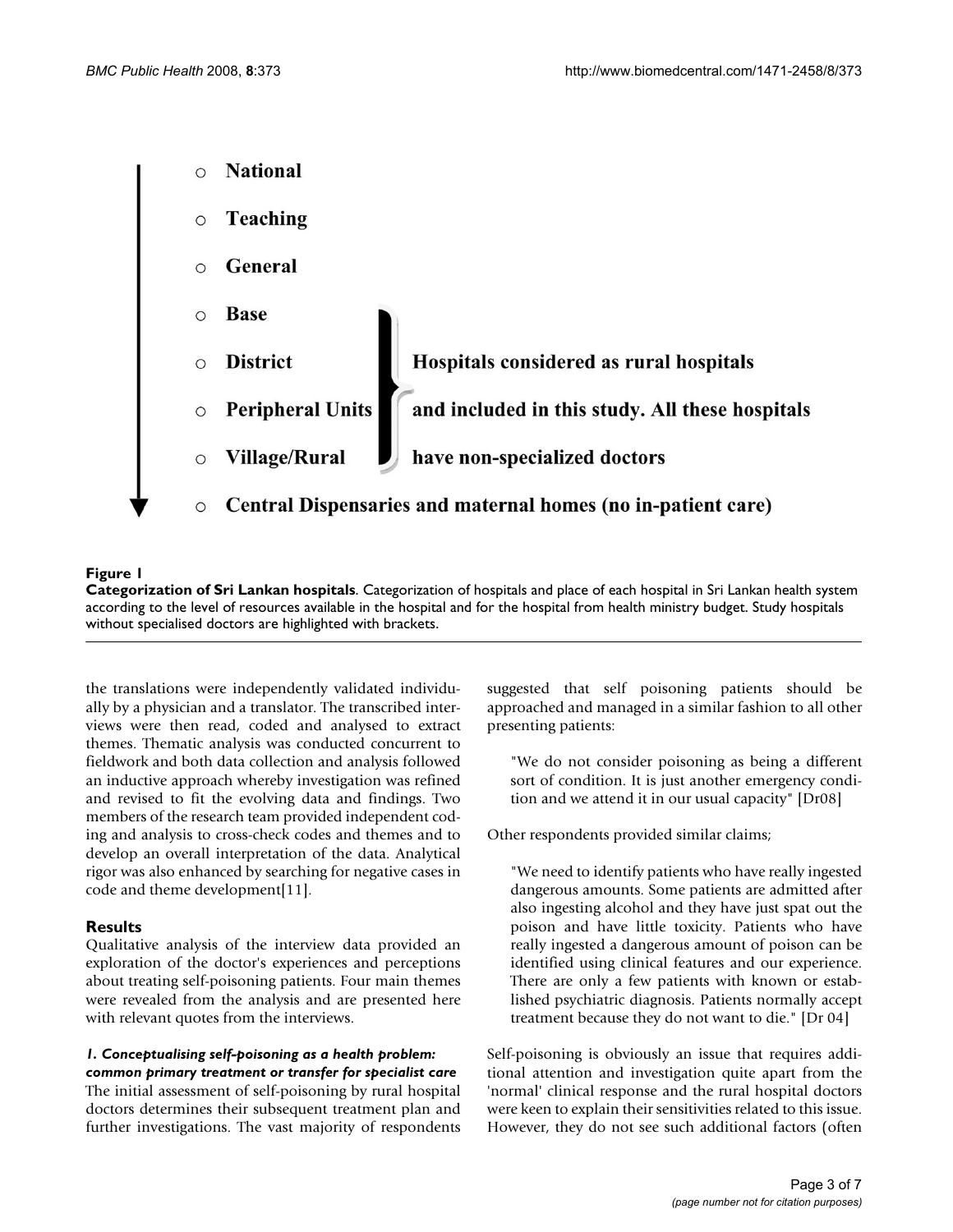presented as mental health issues) as necessarily their domain or as impinging significantly upon their obligation to provide treatment:

"We tend to think immediately of (medical) treatment, but patients have reasons to self poison which also need to be addressed. Sometimes the reason for self-harm is a mental illness or it can be a family or financial problem. As we often don't know the cause, these should not be considered as separate types of patients and we should not differentiate them from other patients. We are here to (medically) treat them; their other problems should be addressed separately" [Dr 02]

Meanwhile, others explained how certain patient types associated with self-poisoning are perceived as specially challenging cases:

"Most of the male poisoned patients are drunk and troublesome. Treating such a person is different from treating other emergency situations" [Dr 11]

As explained in the following section, the perception of such challenging behaviours and their detrimental effect upon clinical work and decision-making is not confined solely to the patient but can also extend to other staff and the wider community involvement associated with self poisoning patients.

#### *2. Staff and Community Relations: behaviors and expectations*

The interaction of rural hospital doctors with the hospital staff and the local community was seen to be important amongst the participants. The doctors explained how the behaviour and expectations of the staff and the community influenced the interaction and the treatment of selfpoisoning and the tendency of other staff members to comment on the doctor's treatment of the self-poisoning was considered a barrier to optimal decision making.

The participants also explained how inappropriate behaviours and unreasonably high expectations on behalf of patients and their relatives produced a sense of extra pressure. Such circumstances were seen as often leading to more transfers to secondary hospitals resulting in greater use of resources even though many of these self-poisoning cases could have been managed in rural hospitals.

"You observe they [relatives and friends of the patient] come in large numbers and stay around the patient. Although they listen to me, the nurses cannot control them. With 50 people around you, it is not possible to observe the patient.

They always want to see something being done to the patient, not just someone waiting and observing" [Dr 08]

"A patient who is bitten by a snake normally comes in with a few people and they are cooperative. But poisoned patients are brought to hospital by large crowds and create problems with hospital staff. Such incidences make treating poisoned patients an unpleasant experience" [Dr 11]

"If the bystanders and relatives are a problem, I transfer the patient even if it is not really indicated. There are other patients to look after; I cannot waste my time to control a crowd" [Dr 01]

The challenge of friends' and relatives' behaviours and expectations are also seen by these doctors as occasionally spilling over into the ranks of other assisting hospital staff. As the following quote illustrates, the doctors are keen to stress the central importance of assisting staff in aiding or disrupting the clinical treatment and management of selfpoisoning patients:

"If the other staff in my hospital see that more patients recover after my treatment, then they decide that I am a good doctor. That's how they think. Sometimes they praise or criticize doctors with villagers. Hospitals workers are usually from the same villages (as the patients) and they know each other. Therefore comments from other staff can make a rural hospital doctor's life either easier or more difficult. " [Dr 05]

Similarly, but in reverse, the rural hospital doctors also explain how the actions and reactions of other hospital staff (in the case below, doctors in secondary hospitals) to treatment decision-making can sometimes spark animosity and reflect badly upon the rural doctors in terms of patient, relatives and wider community sentiment towards their work:

"When we transfer patients, the doctor from the secondary hospital admission area sometimes asks for the reasons why we were so late in sending the patient to their hospital. When a patient or relative hears this, they probably think that we are poorly managing in rural hospitals and wasting time by just doing nothing" [Dr 06]

#### *3. Resources and Locations: keeping up to date and in touch*

Another group of issues described by the doctors regarding self-poisoning care revolved around the assigned resources and locations of their respective hospitals. The doctors describe how a serious lack of human and other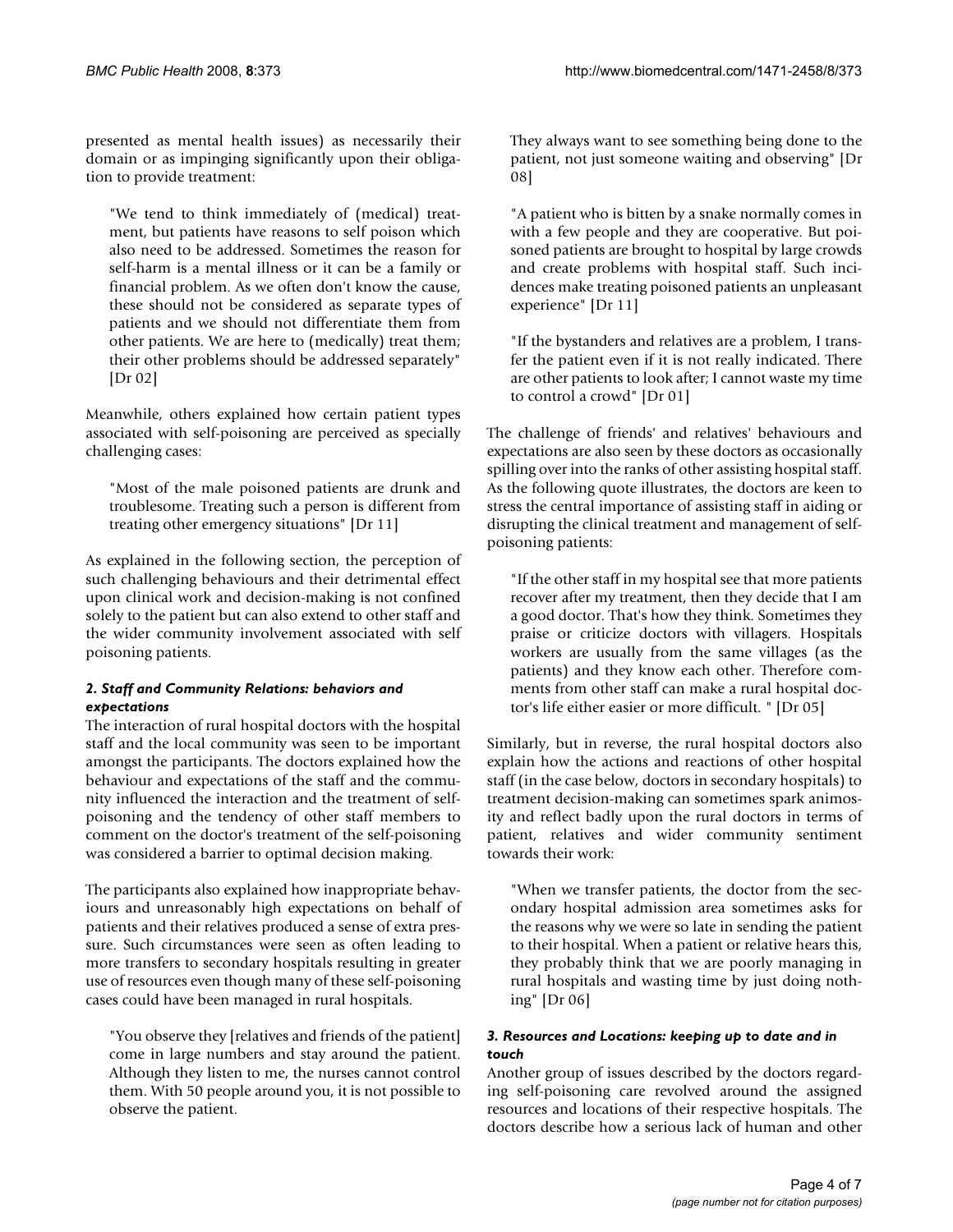resources in the rural hospital setting does not support the professional development of rural hospital doctors. These issues can affect not only the doctor's professional life but also their personal life and generate feelings of insecurity.

"In my first week here (in this hospital), I intubated a poisoned patient, sucked out the secretions (*This is the standard initial treatment for a patient who has ingested a poison like an organophosphate pesticide. Airways are secured with an inserted tube and secretions which block the airway removed using a sucker*) and transferred them to [a secondary hospital] in an ambulance with a nurse. The officer-in-charge was not happy and asked me not to do it regularly, as without nurses he cannot run the hospital. His suggestion was to transfer with an attendant without intubating. If that patient was transferred without a secure airway and without monitoring by a nurse, the patient probably would have died on the way" [Dr 06]

"Although we want to just observe some poisoned patients without sending them to secondary hospitals, there are no nurses to observe. I cannot sit here and observe patients because the outpatients will wait in a queue until I come. So we have no other option other than to transfer" [Dr 01]

"Sometimes we have to think twice before giving atropine (an antidote). Because all we have is a few vials, if we use them for moderate or less unwell patients, what will we do when a very ill patient comes?" [Dr 02]

Meanwhile, others interviewed pointed to the challenges of continuing professional education (CPE) in a rural hospital setting and how such challenges can limit the effectiveness of care for the self-poisoning patient:

"A few years back, a senior physician visited these hospitals and talked to us about the initial management of poisoned patients. After that most of us were interested in learning about toxicology. But nobody visited these hospitals after that time and there was no further interaction with experts" [Dr 05]

"It would be better if there was a way to receive information about new treatment methods and guidelines. I only have this (referring to copy of National Poisons centre book). This is not even the latest version" [Dr 07]

"There is no way for us to learn about new poisons and treatments. It is apparent that the pattern of poisoning has changed from our university years. The poisonings we learnt about in those days are not seen now. And if

there was a workshop or training from the department of health or a clinical society, how could I close the hospital and go there? We are like frogs in a well" [Dr 10]

The challenge of continuing professional education could be seen as rendering care of self-poisonings in rural hospitals not only far from ideal but perhaps redundant leading to an inevitable transfer of self-poisoning patents to secondary hospitals (a prospect undermined by the earlier suggestion that nursing staff and other requirements for successful transfer may not always be available). As one doctor explains;

"I think the skills of rural hospital doctors are not sufficient to stabilize the condition of an unwell poisoned patient. That's why large number of patients are transferred to secondary hospitals. For example, if someone is not confident in making the airway safe in poisoned patients, then there is no option other than to transfer. That is the attitude" [Dr 04]

Likewise, another doctor explains how he perceives rural hospital doctors as lacking skills and training regarding successful treatment of respiratory failure – a common mode of death from some poison types:

"Every doctor working in rural hospitals should be given anesthetic training. If you cannot secure the airway when a patient cannot breathe properly, there is no point to working in a primary hospital" [Dr 10]

#### *4. Experience improves focus and confidence in treating and/or transferring self-poisoned patients*

Despite the challenges and limitations associated with the care of self-poisoning patients in rural hospitals, the doctors do also acknowledge the potential and opportunities available in their clinical setting for self poisoning patient care, successful treatment and appropriate assessment for the transfer of self-poisoning patients. Some interviewees highlight how the rural hospital setting provides a first 'port of call' for self-poisoning care and treatment:

"The X hospital [large urban hospital] where I worked previously, received only a few poisoned patients and most of these were transferred from rural hospitals. I used to check the patient's notes to get the patient's history and assess the severity. But here, I am the first person to see the patient. Therefore it is necessary to take more time on assessment and to do it properly." [Dr 02]

Other doctors linked such first line grass-roots exposure to an eventual gain in experience in treating self-poisoning – a development which is seen as providing greater physi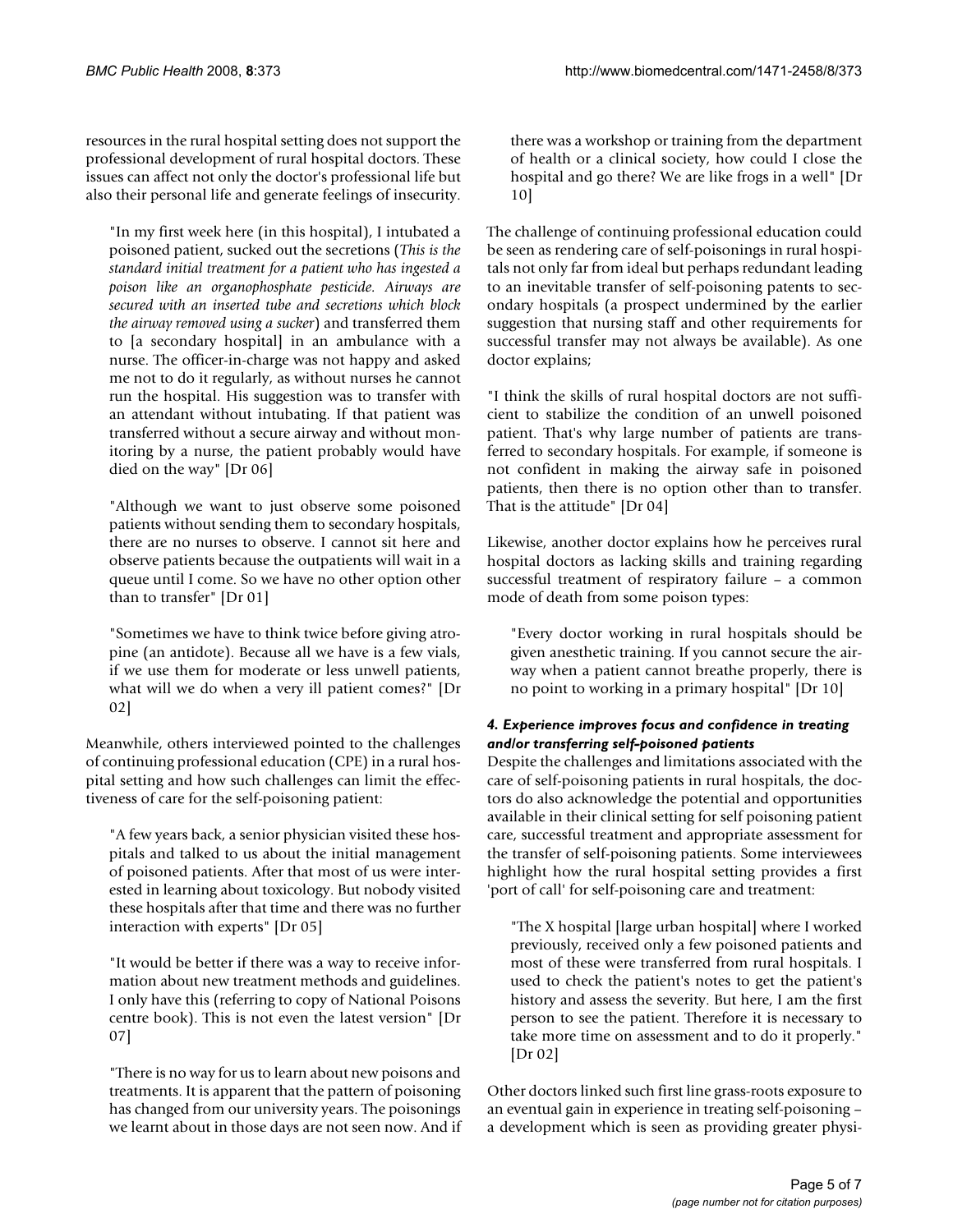cian confidence and, ultimately, delivering better organized and responsive treatment:

"When I was appointed to this hospital from a secondary hospital, I was afraid even to discuss pesticide poisoning cases such as paraquat. I did not know what to do or how to prepare for the situation. This was because all the people expected me to be able to do the best for the patient and I wasn't sufficiently confident. However, now (after 4 years) I feel OK; that I can manage the situation" [Dr 05]

And others explained how they had responded to the high incidence of self-poisoning by developing practices and processes specifically directed towards treatment and care of self-poisoning:

"I started a small unit (emergency unit) in a part of my office to keep our oxygen cylinder, sucker machine (we have one of each) and other emergency equipment and medicines. Now, when a patient is admitted, especially poisoned patients, there is no need to run here and there to collect everything. Emergency equipment is in the emergency unit and you can take the patient there after decontamination" [Dr 02]

#### **Discussion**

Analysis of the study interview data identified four major themes important to helping understand the approach and practice of rural hospital doctors towards the treatment of self-poisoning patients. More specifically: the doctor's conceptualization of self-poisoning patients as similar to any other presenting emergency patient; the sometimes challenging relations with, and behaviours of, other hospital staff, patient relatives and others in the local community for the optimal treatment of self-poisoning patients; the difficulty of keeping abreast of treatment developments and the challenges facing continuing professional development in the topic of self-poisoning patient care in rural hospital settings; and the doctors' understanding that grass-roots exposure may eventually lead to improved care procedures and practices for selfpoisoning patients in rural hospital settings.

The majority of participating doctors felt that self-poisoning patients should be treated the same as other emergency patients. But factors like alcohol ingestion and aggressive behaviours, and interference from family members and entrenched views of other hospital staff may alter these positive attitudes.

The doctors' experiences and perceptions highlight the lack of a system to regularly update knowledge about poisoning and emergency treatments. Although a national handbook of poisoning does exist and is available in virtually all hospitals in the areas studied, it is not clear how often it is used or if the guidelines are closely followed[12]. The national handbook has not been updated for several years, may not be user-friendly and sometimes fails to provide information relevant to grass-roots practitioners such as those interviewed in our study

Our findings also reveal how rural doctors perceive relations with other staff members as sometimes a barrier to optimal decision-making when treating self-poisoning patients. Rural hospital doctors and staff have more direct contacts with the community compared with those in secondary referral hospitals. It was apparent that the desired cooperation from the community was not always perceived as sufficient by the doctors. Also, unnecessary influence from the patient's relatives, the community and long-term hospital nursing staff or attendants can inappropriately affect treatment decisions. It would appear from the analysis of our interview data that reshaping the community's understanding of the rural hospital's role in the treatment of self-poisoning may be necessary to improve community cooperation.

The interviews with the doctors identified the importance of experience in providing these practitioners with a clear focus and confidence necessary to providing less inappropriate transfers and more successful treatments for selfpoisoning patients in their hospitals. However, there are only a few experienced doctors in rural hospitals in the North Central Province of Sri Lanka and it is the policy of health authorities to appoint more junior people to rural centers. This situation may contribute to the difficulty of improving management of self-poisoning in rural hospitals.

Although the medical treatments for self-poisoning are based on the experiences and perceptions of rural hospital doctors, related issues are perhaps best addressed through a multidisciplinary team approach. Whyte et al described a model for the management of self-poisoning patients[13]. The suggested model was a multidisciplinary approach considering psychiatric perspectives, nursing perspectives and medical perspectives. Such an approach to address the themes revealed from this study might be useful in enhancing the quality of care of poisoned patients in rural primary care hospitals.

We must be mindful of the limitations of the study reported here. The study was exploratory in nature providing an initial investigation of this under-researched topic strictly from the perspective of rural hospital doctors in a particular North Central Province of Sri Lanka. It is important that further research complement this work by broadening the research focus to incorporate the perspectives and experiences of other key stakeholders involved in the